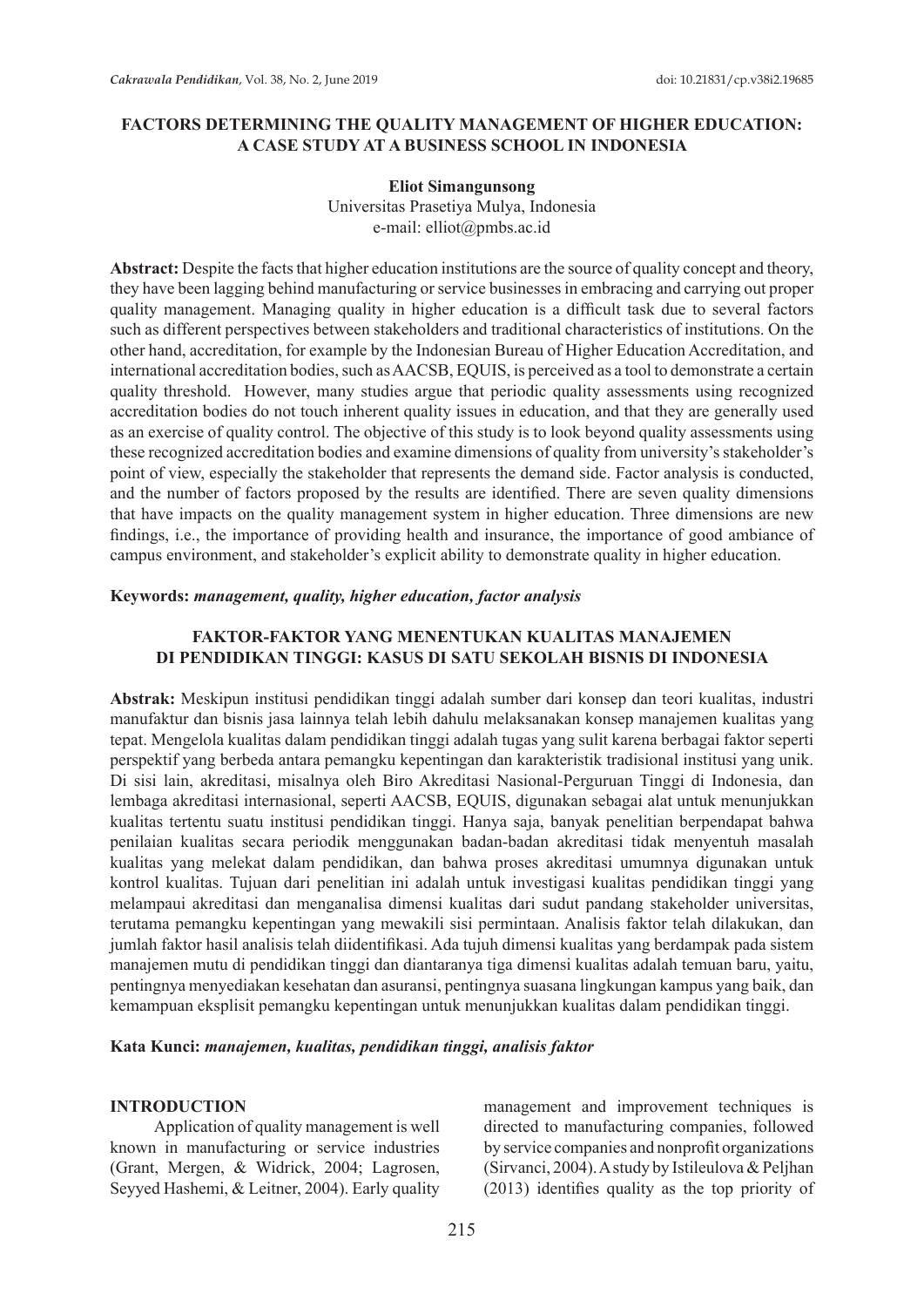knowledge among companies that has moved from the literature of manufacturing strategy to the service arena. Quality Management has developed to a degree where it is viewed as a foundation for competition, a corporate prominence carried out to all business function and employees (Hellsten & Klefsjö, 2000).

Higher education institution is the center of learning and creating new knowledge through their function, but unfortunately lagging behind other organizations, such as manufacturing industry, in embracing and implementing proper quality management. Sirvanci (2004) stated that this slow pace in the adoption of quality management seems to be due to the organizational structure and is an inherent tradition in higher education institutions. Becket (2008) added that higher education has been lagging behind manufacturing or service businesses in applying quality management because of various factors. Managing quality in higher education has proved to be a difficult task (Becket, 2008; Mohammed, Bin Taib, & Nadarajan, 2016). University<br>stakeholders have different perspective stakeholders have different perspective about quality; products in higher educational institutions are also complicated in nature.

On the other development, Quality Management System (QMS) on higher education institution is very important to respond to the increasingly competitive markets that drain the universities' financial resources and ability to act like commercial enterprises (Williams, 1993). Competition between higher education institutions are deemed as normal and generally accepted (Van Vught &Westerheijden, 1994). Globalization also brings new opportunities for universities to expand to other countries. This trend of education globalization also plays an important role to the increased attention to the quality management in various higher education systems (Van Vught & Westerheijden, 1994).

Grant et. al. (2004) found that universities around the world have started implementing seriously quality management systems to improve teaching, student satisfaction, curriculum, employer and university operations. A recent study by Pires (2015) identifies the underlying factors, i.e., growing financial pressures, quality enhancement pressures, price reduction, and rapid increase in the number of students. Public and private universities have to compete in the education market likes commercial enterprises (Ardi, Hidayatno,& Zagloel, 2012; Tari & Dick, 2016). Continually improving quality is an essential element for the sustainability of higher educational institutions(Teeroovengadum, Kamalanabhan, & Seebaluck, 2016).

Due to the rapid growth of the student body and the accompanying increase of the number of fields of study, departments, and even the whole new institutions, have initiated questions about the amount and direction of public expenditure for higher education. The limit of public expenditure and budget cuts has led to an increased attention to the quality of processes and accountability. Becket (2008) stated that the increasing number and diversity of students causes increased need of flexibility in education delivery.

Nigsch & Schenker-Wicki (2013) argue that identification of quality factors from the stakeholders' perspective is important because the impact of quality improvement in higher education cannot be separated from the effect of relevant factors. Stakeholders in higher education consist of students and wider society, which represent the demand side, and higher education institution that represents the supply side (Martensson & Richtner, 2015).

Besides the challenges discussed above, the Indonesian government (Kementerian Ristek dan Pendidikan Tinggi/Ministry of Research, Technology and Higher Education) brings further pressure to local institutions by publishing many new regulations to control quality of higher education, especially in the years 2013 to 2015. It is difficult to increase the number of students of a particular university without a noticeable decrease in the education quality.

Currently, higher education institutions, especially business schools, have become a sector of business in their own right, internationalized, highly competitive and a global enterprise (Barton & Yazdani, 2013). Quality dimensions can be used as a measurement to determine and improve the quality of programs and schools, and thus it becomes an endless concern for business schools. For example, accreditation is perceived as a tool in facilitating service quality in higher education institutions (Istileulova & Peljhan, 2013). Accreditation has been used as a high quality measurement and a way to be listed in the high-ranking global institutions (Barton & Yazdani, 2013; Nigsch & Schenker-Wicki,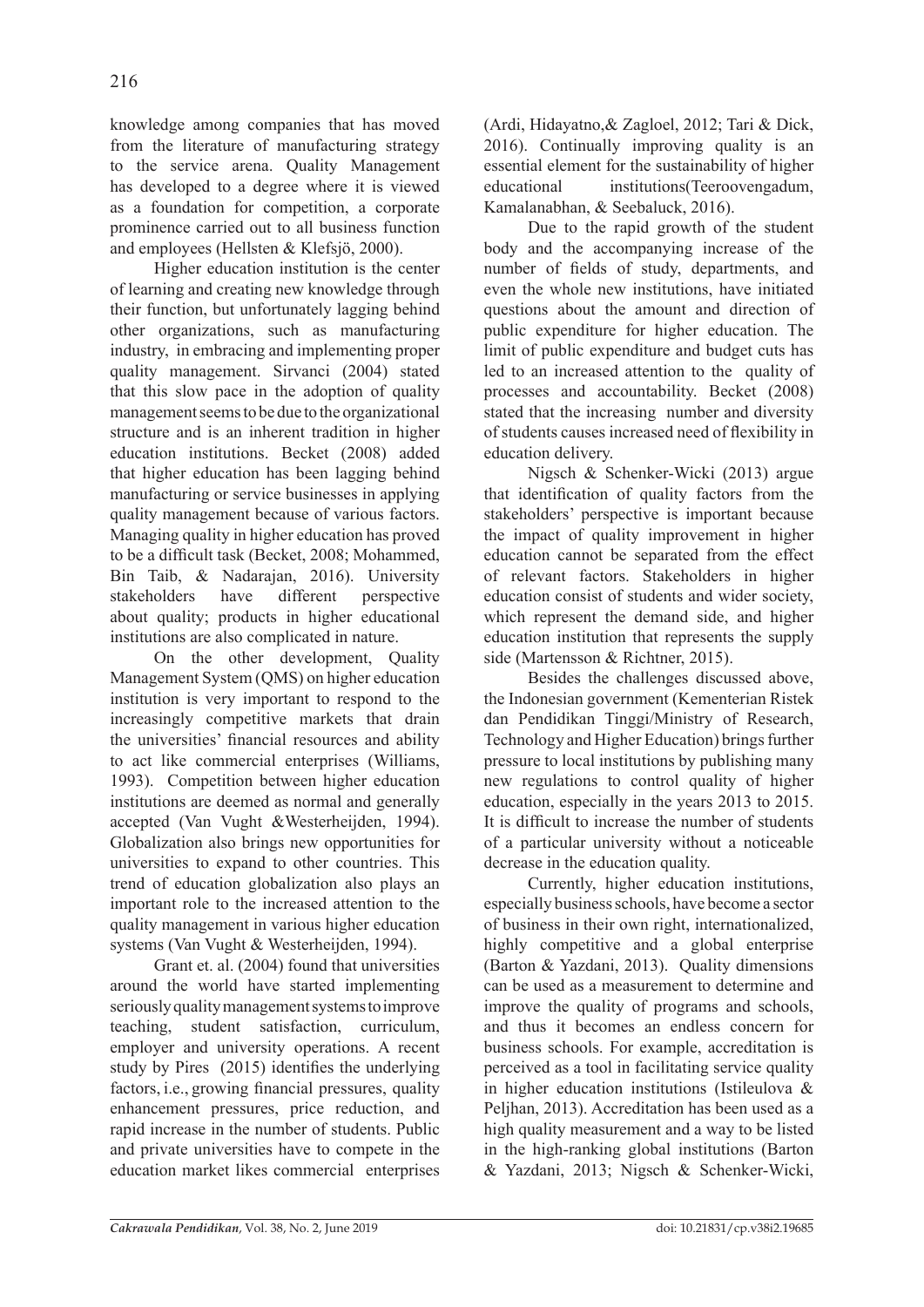2013). This method has been applied by European business schools as a response to its competitive pressures by increasing their quality metrics, through recognized, global accreditation bodies, such as European Foundation for Management Development Quality Improvement (EQUIS), Association to Advance Collegiate Schools of Business (AACSB), and Association of MBAs (AMBA). Here, Total Quality Management (TQM) and continuous improvement technologies are being promoted within the business schools (Istileulova & Peljhan, 2013).

However, Srikanthan & Dalrymple (2003) argue that the periodic quality evaluations using recognized accreditation bodies (EQUIS, AACSB, AMBA) do not reflect the core issues of education; but they are generally used as an exercise of quality control. Nigsch & Schenker-Wicki (2013) also found that accreditation is still a controversial issue in higher education in terms of its benefits against risks of increased bureaucratization and control. They argue that despite accreditation effects on research performance, the real quality management practice is not necessary linked with ranking positions. Another recent study by Martensson & Richtner (2015) found that student were less enthusiastic with some of the criteria used in rankings such as the over-emphasis of research. International accreditation also tends to favor big and rich business schools (Nigsch & Schenker-Wicki, 2013).

The objective of this study is to look beyond quality assessments using the standards endorsed by the recognized accreditation bodies (EQUIS, AACSB, AMBA) and examine dimensions to quality from university's stakeholders' point of view, especially the stakeholder that represents the demand side. Tari & Dick (2016) suggest that good understanding of quality management dimensions can have a positive effect on university teaching and research performance. In this context, Becket (2008) found that limited research has been done in this area of field specifically on quality management in higher education. The result of this study will help higher education institutions to build up a working quality management system that goes beyond quality standards; which is usually used for accreditation purposes.

Identifying dimensions of quality from stakeholders' perspective is important because, as Nigsch & Schenker-Wicki (2013) identified in their study, impacts of quality improvement in higher education cannot be separated from the effect of relevant factors to the stakeholders. Critical evaluation of the quality factors in higher education is still much needed in many countries, including Indonesia, because recent review conducted by Tari & Dick (2016) shows significant differences between countries such as UK, USA, Australia and the rest of the world in terms of research in quality in higher education.

Many studies have proposed dimensions of quality in higher education. Grant et. al. (2004) reviewed 18 articles on quality management in higher education and identify three major dimensions of quality, i.e., Quality-of-Design, Quality-of-Conformance, and Quality-of-Performance. Tari & Dick (2016) did another literature review of 202 journals in business and education journals on quality management in higher education institutions. They identified six major dimensions of quality management, i.e., people management, information and analysis, process management, stakeholder focus, planning, and leadership. Each of the dimension consists of several sub-dimensions. Martensson & Richtner (2015) use university students as the unit of analysis and are able to identify 24 factors that students perceive as important in higher education. They also rank the factors and list top ten variables as the most important. Psomas & Antony (2017) conducted empirical research in Greek higher education and proposed nine fundamental elements i.e., leadership and top management commitment, strategic quality planning, teaching staff and employee management and involvement, supplier management, student focus, process management, continuous improvement, information and analysis and knowledge and education. Sofiyabadi & Firoozabadi (2017) use quality dimensions of the Academic Quality Improvement Program (AQIP) and rank the importance for each dimension. There are nine dimensions which Sofiyabadi & Firoozabadi (2017) found that understanding students' and other stakeholders' needs, planning for continuous improvement, helping students learn are the most important dimensions to develop and maturate TQM in higher education. The Ministry of Research and Higher Education of the Republic of Indonesia has also published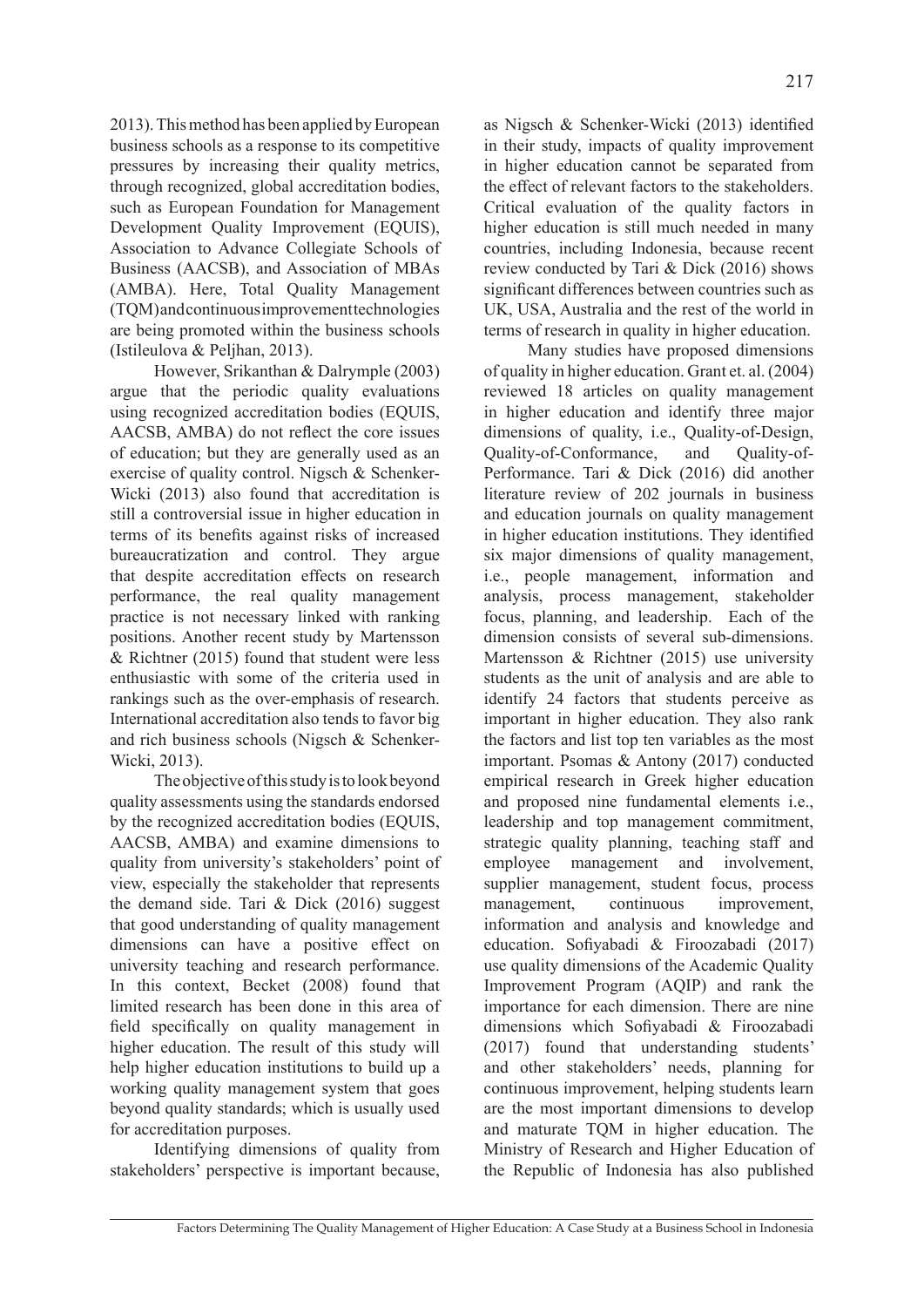quality indicators for accreditation purposes. Through the National Accreditation Board for Higher Education (BAN-PT), the Ministry of Research and Higher Education of the Republic of Indonesia regularly ranks higher institutions according to the specific quality indicators. There are 100 quality criteria grouped into seven components.

Until now, there is still no agreement on the best method to measure and manage quality in higher education. Because of this issue, many different methods have been carried out (Becket, 2008). There is a variety of output in the education system, be it tangible, intangible or value-added through, for example, examination results, employment, earnings and satisfaction. Becket (2008) has proved that managing quality in higher education is a demanding task. The reasons being that 'quality' can be defined differently depending on the point of view and the complex nature of educational products.

There are different points of view among stakeholders about the duty of a high quality system in higher education (Srikanthan & Dalrymple, 2003). First, the financial backing organizations or the funding authorities are looking for satisfying returns on investment, thus creating education quality as 'value for money'. Secondly, students as the users of products appreciate quality of education as an advantage in career prospects after graduation. This is the purported role of league tables compiled by the private bodies from the quality audit and other performance data. Third, for the employers of graduates, quality of education is cherished by guaranteeing how the graduates could comparatively manage the job complexities to secure competitive advantage of the employed companies (Sirvanci, 2004). And lastly, it is the top management's leadership. There is a huge difference between CEOs of business organizations and presidents and chancellors of higher education institutions. Top management in higher education institutions prefer to share governance with faculty and deans, instead of hiring and firing staffs and allocating resources by means of ultimate authority.

Higher education institutions that have been established for a very long time, e.g., several centuries, usually have typical traditions. They tend to refuse cultural and organizational transformation. For example, many faculty staff dislike the metaphor seeing the students as the customers of faculty in the classroom, as it is too commercial. There are controversies in treating student s' role as customers. Students are regarded as the output, and the employers are the customers of the higher education institutions. Another issue is how to control process and people. Traditionally, quality management is intended to monitor and control work process, and not as an instrument to increase managerial control over the faculty members (Pires, 2015).

Tari & Dick (2016) argue that additional research is still needed to identify dimensions of quality management in higher education and to clarify how the management of higher education implements this in practice. Such research is not available in the Indonesian context. The available research mostly deals with the implementation of quality management in higher education.

# **METHOD**

The method addressing the research objective is quantitative research that uses a set of survey questionnaires. Units of analysis are active undergraduate students of a particular business school in Jakarta, Indonesia.

Using only one unit of analysis in a study have a weakness in the result. The result of the study cannot be used generally, because the unit of analysis is only in one scope or object. Future work may include samples from a greater geographic area or be expanded to a multi-unit of analysis.

It is to be noted that many academic studies in this field used one unit of analysis. For example, recent study by Kardoyo & Nurkhin (2016) analyses student satisfaction of Prodi Magister Pendidikan Ekonomi Universitas Negeri Semarang; another study by by Barton& Yazdani (2013), about managing for the future in higher education is applied in a UK Business School, another research by Nitecki& Hernon (2000) focused on Yale University's Library, and the research by Ardy et al, (2012) about investigating relationships among quality dimensions in higher education.

The advantage of using a single unit of analysis is that the researcher can control the quality of the data filled by the respondents, because it is monitored by the researcher and the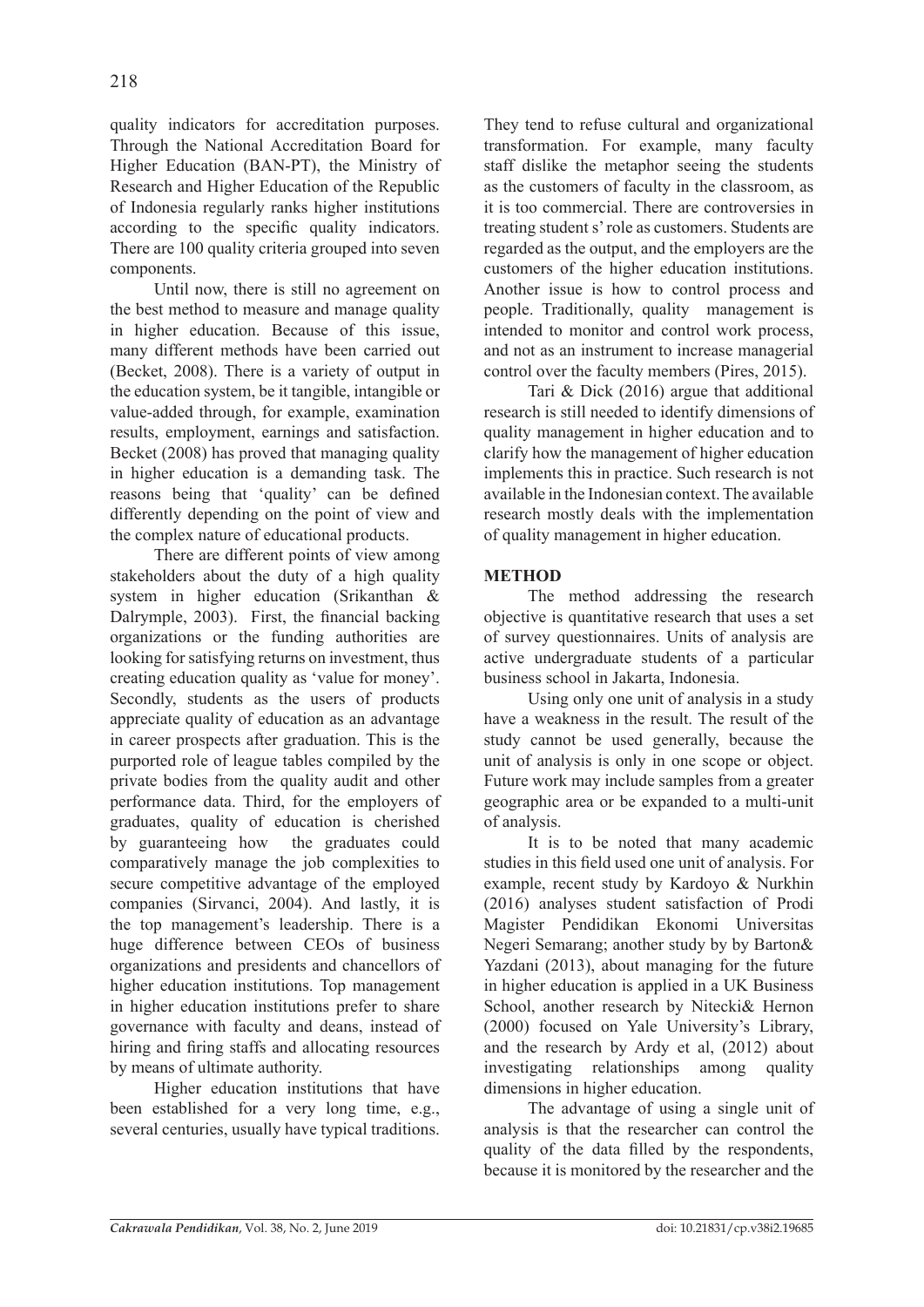institution (university) as well. It is also possible to get the higher number of good respondents by using this method.Using single unit of analysis is less time consuming and less expensive than multiple-case-study.

More research using quantitative approach is suggested in the study of Tari & Dick (2016). They found that qualitative method was common in the field of quality management in higher education. Education journals publish more theoretical studies because this topic is a new field of research. However, there is a general trend of shifting from theoretical research to empirical research. Quantitative methods are needed to test and extend the theory further. Psomas & Antony (2017) add that further empirical research is needed to gather data to continue the investigation of quality management in education.

This study consists of several phases. The first phase defines the research area and identifies research opportunities relevant to academicians and practitioners. Secondly, a review of the literature explores these research opportunities and the level of understanding to date, which results in research objectives. The third phase is the development of research design, which is discussed in this section. Fourthly and the final step is to execute the research design.

The questions in the survey questionnaire were adapted from the list of factors identified in the literature review from some researchers, such as Psomas& Antony(2017), Sofiyabadi & Firoozabadi, (2017); Sirvanci (2004); Becket (2008);Ardi et.al. (2012);Lagrosen et.al (2004). Then the result were combined with the quality standards published by the accreditation body of Ministry of Education (BAN-PT). In total, there were 46 factors included in the questionnaire form that represents elements of quality management exclusively in the education sector. The combination of the factors are shown in the Table1.

A five-point Likert scale ranging from very important to very unimportant was used to measure the respondents' expectations or expression of their perceived experience on various quality indicators of higher education. Lastly, respondents were asked to give comments for each section of the survey questionnaire.

 This questionnaire was tested in pilot survey to a limited number of participants, before full data collection process was applied. The use of a small sample of the sample population in a pilot survey is called respondents-driven pretests and recommended (Ruel,Wagner,& Gillespie, 2016). They fit the profile and characteristic of the larger sample who will surveyed later. This allows any modification of ambiguous questions which are difficult to understand. Pretesting the survey also helped the researcher to show that the questions appeared to be worded appropriately and clearly. This step is very important as it helps to erase any research bias, and any misunderstandings.

Furthermore, one question in the survey was made using a reverse-word technique. A reverse word question will avoid the respondents filled up the survey carelessly. Therefore, the quality of the data collected will be increased.

A dedicated website for online survey was developed for this study. An online survey gives advantage in terms of speed and enables the researcher to contact respondents to participate in the survey again to complete the questionnaire. The survey was carried out from February to April 2015 to 1,461 respondents and conducted in collaboration with the administrative staff of the university.

The survey was distributed in the end of the semester-holiday, before the students start the new semester by using the official university emails. The use of the official university emails will avoid illegal or irrelevant respondents, because only students registered in the particular university can respond to this survey.

The first stage of data analysis was descriptive statistics to explain the profile of research respondents and the general attitude of the respondents towards quality in higher education. The second part of the analysis is factor analysis to simplify the 46 factors into common components. The reliability of these analyses was evaluated through the calculation of the Cronbach's alpha coefficients.

This study has limit scope because the data conducted only from students in one particular university. Future research may be still needed to further explore the topics or generalise the findings. However, the result in this study can be applied as a references for more general higher education.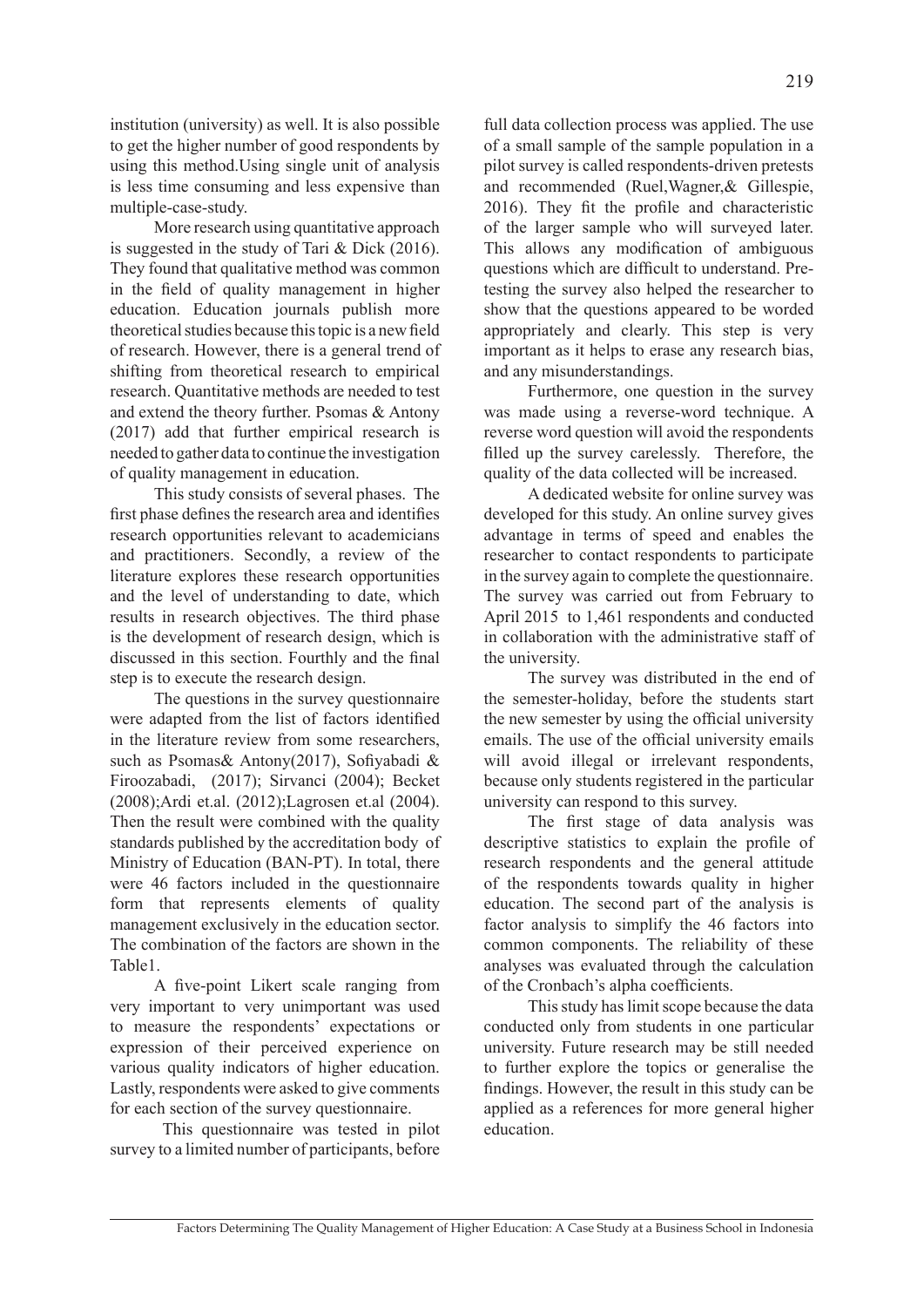|                                      | <b>Psomas</b>             | Sofiyabadi                |             |               |                |                    |                           |
|--------------------------------------|---------------------------|---------------------------|-------------|---------------|----------------|--------------------|---------------------------|
|                                      | $\boldsymbol{\&}$         | &                         | Sirvanci    | <b>Becket</b> | Ardi<br>et.al. | Lagrosen<br>et.al. | <b>BAN-PT</b>             |
|                                      | <b>Antony</b>             | Firoozabadi               | (2004)      | (2008)        | (2012)         | (2004)             |                           |
|                                      | (2017)                    | (2017)                    |             |               |                |                    |                           |
| <b>Quality Culture</b>               |                           | X                         | $\mathbf X$ | $\mathbf X$   |                | $\mathbf X$        |                           |
| Competitive Quality                  | X                         | $\mathbf X$               |             |               |                | $\mathbf X$        | $\mathbf X$               |
| <b>Quality Management</b>            | X                         |                           | X           | $\mathbf X$   | X              | $\mathbf X$        | X                         |
| Sensitivity                          |                           |                           |             |               |                |                    |                           |
| <b>Quality Communication</b>         | X                         | X                         | X           |               | $\mathbf X$    | $\mathbf X$        | X                         |
| Ability in Analytical                |                           |                           |             |               |                | $\mathbf X$        | X                         |
| Ability in Presentation              |                           |                           |             |               |                |                    | $\mathbf X$               |
| Ability in IT                        |                           |                           | $\mathbf X$ |               | X              | X                  | $\boldsymbol{\mathrm{X}}$ |
| Ability to Work Together             | X                         | X                         | $\mathbf X$ |               | $\mathbf X$    | $\mathbf X$        |                           |
| Ability in Disciplinary              | X                         |                           |             |               |                |                    | X                         |
| <b>Timely Library References</b>     |                           |                           | $\mathbf X$ |               | X              | X                  | $\boldsymbol{\mathrm{X}}$ |
| Choose Specialization                |                           |                           | $\mathbf X$ | $\mathbf X$   |                | $\mathbf X$        | $\mathbf X$               |
| Increasing Creativity                |                           | X                         | $\mathbf X$ | $\mathbf X$   | $\mathbf X$    | $\mathbf X$        | $\boldsymbol{\mathrm{X}}$ |
| Comfortable Environment              |                           | $\boldsymbol{\mathrm{X}}$ | $\mathbf X$ |               | $\mathbf X$    | $\mathbf X$        | $\mathbf X$               |
| Audio Visual                         |                           |                           | $\mathbf X$ |               | $\mathbf X$    | $\mathbf X$        | $\boldsymbol{\mathrm{X}}$ |
| <b>Teaching Preparation</b>          | X                         | $\mathbf X$               | $\mathbf X$ | $\mathbf X$   | $\mathbf X$    | $\mathbf X$        | $\mathbf X$               |
| Syllabus Learning                    | X                         | $\mathbf X$               | $\mathbf X$ | $\mathbf X$   | $\mathbf X$    | $\mathbf X$        | X                         |
| <b>Active Participation</b>          | X                         | $\mathbf X$               | $\mathbf X$ |               |                | $\mathbf X$        | $\mathbf X$               |
| Respect and Fair                     |                           |                           |             |               |                |                    | $\mathbf X$               |
| Achieving Motivation                 | X                         |                           |             | $\mathbf X$   | X              |                    |                           |
| Clear Explanation                    | X                         | X                         |             |               | X              | X                  |                           |
| <b>Academic Activities Variation</b> |                           | $\mathbf X$               | $\mathbf X$ | $\mathbf X$   | $\mathbf X$    | $\mathbf X$        | X                         |
| <b>Gathering Place</b>               |                           |                           | X           |               | X              | $\mathbf X$        |                           |
| <b>Computer Lab Access</b>           |                           | $\mathbf X$               | $\mathbf X$ |               | $\mathbf X$    | $\mathbf X$        | X                         |
| <b>Consultation Service</b>          |                           | X                         |             |               | $\mathbf X$    | $\mathbf X$        |                           |
| <b>Consultation Schedule</b>         |                           |                           |             |               | $\mathbf X$    | $\mathbf X$        |                           |
| <b>Consultation Care</b>             |                           | X                         |             |               | $\mathbf X$    | $\mathbf X$        |                           |
| Consultation result                  |                           |                           |             |               | $\mathbf X$    | X                  |                           |
|                                      |                           |                           |             |               |                |                    |                           |
| <b>Counseling Result</b>             |                           |                           |             |               |                | $\mathbf X$        | X                         |
| Extracurricular Management           |                           |                           | $\mathbf X$ | $\mathbf X$   |                | $\mathbf X$        | X                         |
| Extracurricular Student Club         |                           |                           | $\mathbf X$ | $\mathbf X$   |                | $\mathbf X$        | $\mathbf X$               |
| <b>Extracurricular Result</b>        |                           |                           |             | $\mathbf X$   |                |                    | $\mathbf X$               |
| Soft Skill Service                   |                           | X                         |             | $\mathbf X$   |                | $\mathbf X$        | $\mathbf X$               |
| Soft Skill in Work                   |                           | X                         |             | $\mathbf X$   |                | $\mathbf X$        | $\mathbf X$               |
| Soft Skill in Study                  |                           | $\mathbf X$               |             | $\mathbf X$   |                | $\mathbf X$        | X                         |
| Scholarship Availability             |                           |                           |             |               |                | $\mathbf X$        | X                         |
| Scholarship System                   |                           |                           |             |               |                | $\mathbf X$        | $\mathbf X$               |
| Scholarship Control                  |                           |                           |             |               |                | $\mathbf X$        | X                         |
| First Aid Availability               |                           |                           |             |               | X              |                    | $\mathbf X$               |
| <b>First Aid Facility</b>            | X                         | X                         | X           |               | X              | X                  | X                         |
| <b>Emergency Service</b>             | $\boldsymbol{\mathrm{X}}$ |                           |             |               |                |                    | $\mathbf X$               |
| Insurance Availability               |                           |                           |             |               |                | X                  | X                         |
| <b>Security Service</b>              |                           | $\mathbf X$               | X           | X             | X              |                    | X                         |
| <b>Cleaning Service</b>              |                           |                           | $\mathbf X$ | X             | X              |                    | X                         |
| Food Court                           |                           |                           | X           |               | X              | X                  |                           |
| Parking Lot Service                  |                           |                           | $\mathbf X$ | $\mathbf X$   | $\mathbf X$    | $\mathbf X$        | $\mathbf X$               |
| <b>Book Store</b>                    |                           |                           | $\mathbf X$ |               |                | X                  |                           |

**Tabel 1. List of Factors Identified in The Previous Study**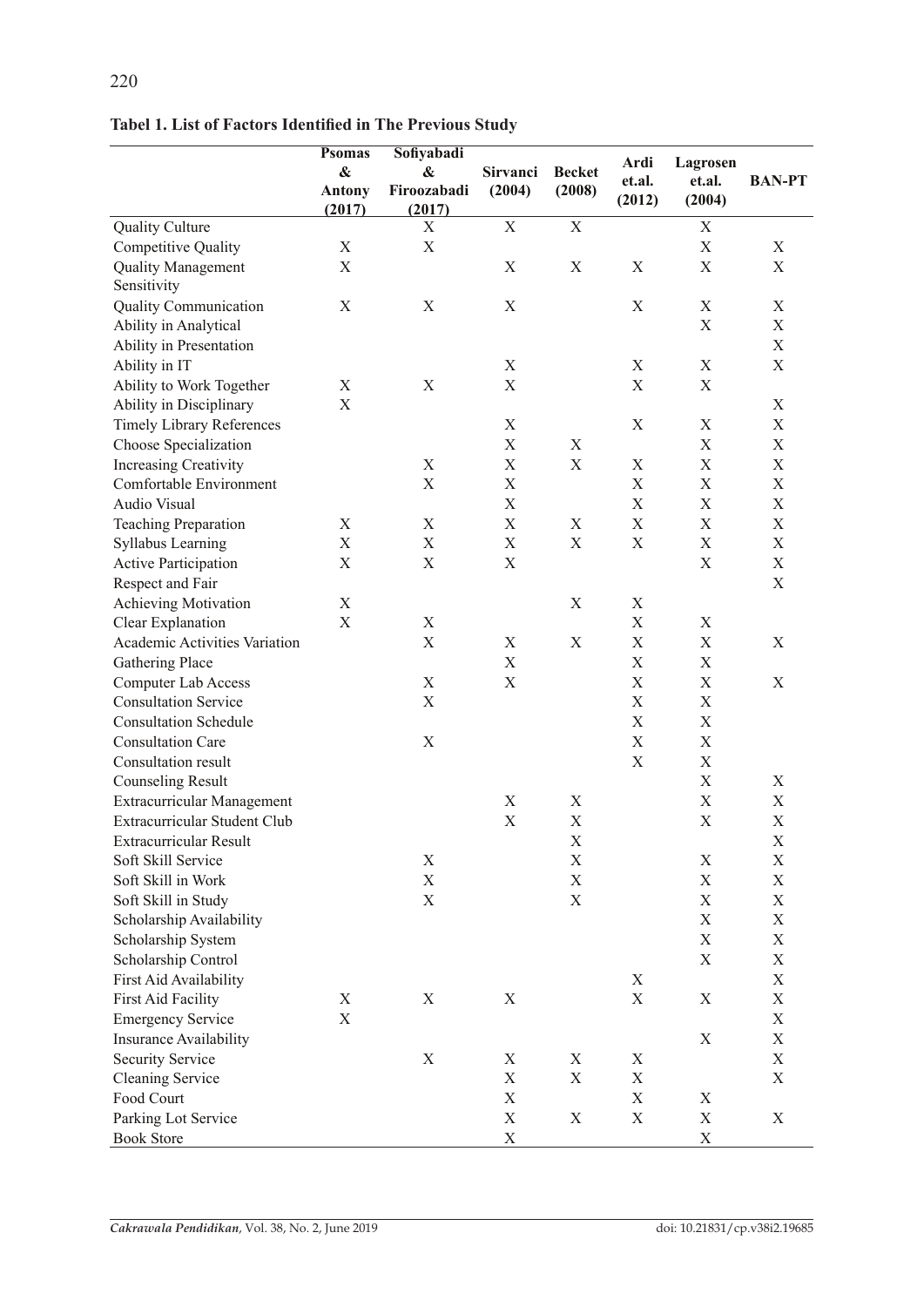### **RESULT AND DISCUSSION**

This section is divided into two parts, there are result and discussion. Those sections are explained below.

#### **Result**

A reasonable number of collected data has been compiled into Microsoft Excel and SPSS data files. The researcher used SPSS program to analyze the data into useful information, suggesting conclusion and managerial implications. SPSS is an advanced statistical analysis program suitable to a wide variety of descriptive and inferential statistical techniques such as factor analysis and is highly extensible.

The profiles of the respondents are summarized in Table 2. A total of 1,461 respondents have been collected, consisting of active students of the undergraduate program from the four programs; Accounting, Business, Finance, and Marketing. The number of students is approximately 72% of the total student body. Most respondents (66.05%) come from the Business program, followed by 17.59% students

**Tabel 3. Variables of Quality in Higher Education**

of the Marketing program, 8.49% students of the Accounting program, and 7.87% students of the Finance program.

|       | Tabel 2. Program Composition of Respon- |  |
|-------|-----------------------------------------|--|
| dents |                                         |  |

| Program         | Frequency | Percent |
|-----------------|-----------|---------|
| Accounting      | 124       | 849     |
| <b>Business</b> | 965       | 66.05   |
| Finance         | 115       | 7.87    |
| Marketing       | 257       | 17.59   |
| <b>Total</b>    | 1,461     | 100     |

To evaluate the different dimensions of education quality, a factor analysis was conducted using SPSS. In this research, there were 46 variables used in the analysis which derived from variables found in the previous research. The objective of the factor analysis is to reduce the number of variables into a smaller number of components which are easier to understand and interpreted (Field, 2009). The 46 Variables are listed in Table 3.

| N <sub>0</sub> | <b>Name</b>                           | Code          | N <sub>0</sub> | <b>Name</b>                       | Code       |
|----------------|---------------------------------------|---------------|----------------|-----------------------------------|------------|
| $\mathbf{1}$   | <b>Quality Culture</b>                | X1            | 24             | <b>Consultation Service</b>       | X24        |
| 2              | <b>Competitive Quality</b>            | $\mathbf{X2}$ | 25             | <b>Consultation Schedule</b>      | X25        |
| 3              | <b>Quality Management Sensitivity</b> | X3            | 26             | <b>Consultation Care</b>          | <b>X26</b> |
| 4              | <b>Quality Communication</b>          | X4            | 27             | <b>Consultation Result</b>        | X27        |
| 5              | Ability in Analytical                 | X5            | 28             | Counseling Result                 | X28        |
| 6              | Ability in Presentation               | X6            | 29             | <b>Extracurricular Management</b> | X29        |
| 7              | Ability in IT                         | X7            | 30             | Extracurricular Student Club      | <b>X30</b> |
| $8\,$          | Ability to Work Together              | X8            | 31             | <b>Extracurricular Result</b>     | <b>X31</b> |
| 9              | Ability in Disciplinary               | X9            | 32             | Soft Skill Service                | <b>X32</b> |
| 10             | <b>Timely Library References</b>      | <b>X10</b>    | 33             | Soft Skill in Work                | X33        |
| 11             | Choose Specialization                 | X11           | 34             | Soft Skill in Study               | X34        |
| 12             | Decreasing Creativity                 | <b>X12</b>    | 35             | Scholarship Availability          | X35        |
| 13             | Comfortable Environment               | X13           | 36             | Scholarship System                | X36        |
| 14             | Audio Visual                          | <b>X14</b>    | 37             | Scholarship Control               | X37        |
| 15             | <b>Teaching Preparation</b>           | <b>X15</b>    | 38             | First Aid Availability            | <b>X38</b> |
| 16             | <b>Syllabis Teaching</b>              | <b>X16</b>    | 39             | <b>First Aid Facility</b>         | X39        |
| 17             | <b>Active Participation</b>           | <b>X17</b>    | 40             | <b>Emergency Service</b>          | <b>X40</b> |
| 18             | Respect and Fair                      | <b>X18</b>    | 41             | Insurance Availability            | X41        |
| 19             | <b>Achieving Motivation</b>           | X19           | 42             | <b>Security Service</b>           | <b>X42</b> |
| 20             | Clear Explanation                     | <b>X20</b>    | 43             | <b>Cleaning Service</b>           | X43        |
| 21             | Academic Activities Variation         | <b>X21</b>    | 44             | Food Court                        | X44        |
| 22             | Gathering Place                       | <b>X22</b>    | 45             | Parking Lot Service               | X45        |
| 23             | Gathering Lab Access                  | X23           | 46             | <b>Book Store</b>                 | X46        |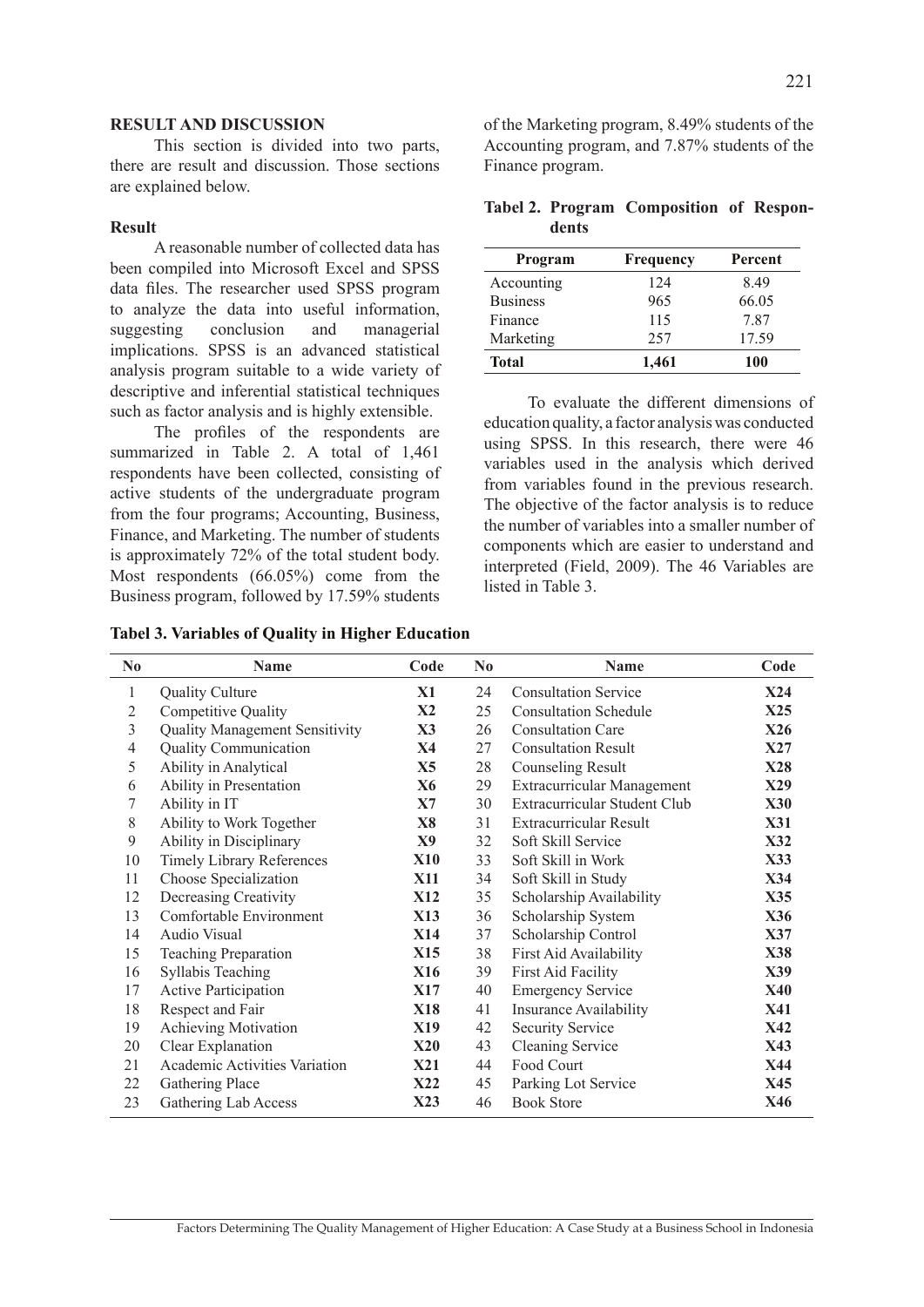Before the factor analysis was performed, various assumptions on the inter-correlations of the 46 variables were tested. Dehgan, Yadegari, Scherer, Asgari, & Dabirmoghadam (2017) suggest the determinant of correlation matrix has to be very small, or closer to 0. If the determinant value is closer to 0, it means that each variable involved is interrelated, which is important in a factor analysis. The output of SPSS calculation shows that the determinant value is close to 0. The Bartlett's test value is also very small (P<.001) and thereby shows suitability of the data for factor analysis. The Kaiser-Meyer-Olkin (KMO) measurement of sampling adequacy for the 46 variables equals to .972. As discussed by Field (2009), .5 is the minimum value of KMO and the worldwide accepted index is  $> 6$  (Dehgan et al., 2017) to be used for factor analysis. Thus, our data show that it can be used for factor analysis. One variable (X12) has an extraction value (communalities value) of .489 and we have to omit this variable. Field (2009) suggests communalities value must be higher than .5 each variable. Therefore, the communality assumption has only been fulfilled for 45 variables.

Because all assumptions have been fulfilled, the next step is to identify the number of components from the 45 variables. Table 4 below shows the number of components identified from all variables. We choose components where the Eigenvalues are more than 1. There are seven components that have the Eigenvalue > 1 as shown in Table 3. The variance that can be explained by these seven components includes 48.251% + 6.053 % + 3.758% + 3.410% +  $2.704\% + 2.376\% + 2.250\% = 68.801\%$ .

**Tabel 4. Number of Components Identified From All Variables**

| <b>Total Variance Explained</b> |                            |          |                    |  |  |
|---------------------------------|----------------------------|----------|--------------------|--|--|
|                                 | <b>Initial Eigenvalues</b> |          |                    |  |  |
| Component                       | <b>Total</b>               | % of Var | Cumulative<br>$\%$ |  |  |
| 1                               | 21.713                     | 48.251   | 48.251             |  |  |
| 2                               | 2.724                      | 6.053    | 54.304             |  |  |
| 3                               | 1.691                      | 3.758    | 58.062             |  |  |
| 4                               | 1.535                      | 3.410    | 61.472             |  |  |
| 5                               | 1.217                      | 2.704    | 64.176             |  |  |
| 6                               | 1.069                      | 2.376    | 66.552             |  |  |
|                                 | 1.012                      | 2.250    | 68.801             |  |  |

We also use the scree plot (see Figure 1) to identify the number of components. The cutoff point for selecting factors should be at component number 7 which is the point of inflection of this curve. This confirms our findings in Table 3.



SPSS then was used to calculate the rotated component matrix that is used to group the 45 variables into 7 components. Each variable has a large loading factor value (above .4). Field (2009) recommends a minimum value .4 for an identified factor loading to be considered as statistically meaningful. A study by MacCallum, Widaman, Zhang, & Hong (1999) suggests that the result of factor analysis is fairly accurate if the sample size is larger than 500. A large sample size helps to eliminate low communalities and over-determination of components. The samples collected in this study were 1,461 data which were more than enough to fulfill the high validity and reliability criteria. The large sample size is also helpful to avoid weak components, especially when the numbers of components are large in the output of factor analysis.

Dehqan et. al, (2017) suggest that after the implementation of factor analysis and distinctive cluster definitions, the internal consistency determination of a set of items indicating the distinctive factor is essential. A conventional method for estimating the internal consistency is by calculating Cronbach's alpha coefficient for each component. Table 5 presents the results of the calculation of the 7 identified components  $(C1 - C7)$  in this study.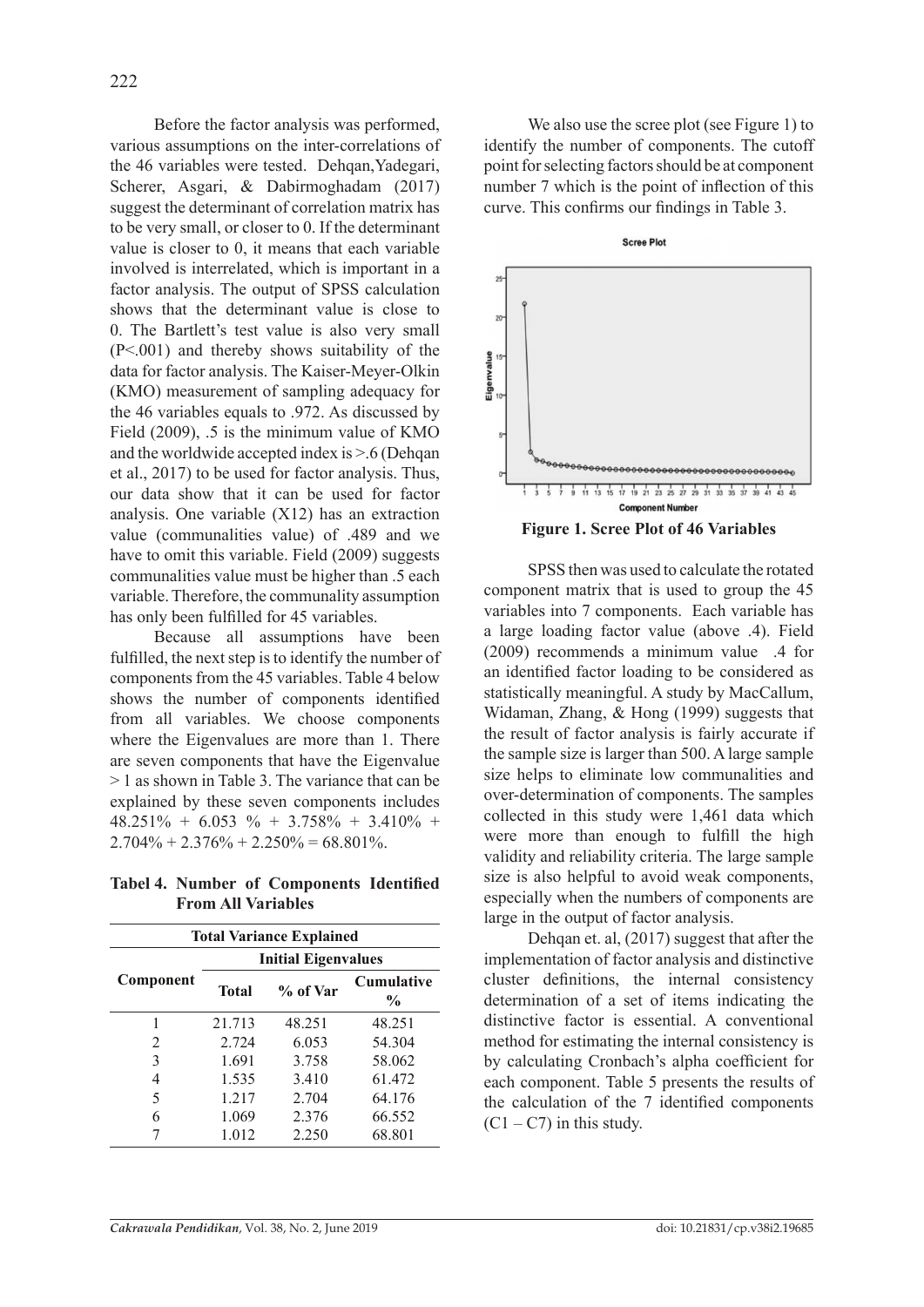**Tabel 5. Cronbach's Alpha Value**

| <b>Components</b> | Cronbach's<br>Alpha | N of Items |
|-------------------|---------------------|------------|
| C1                | .930                | 11         |
| C <sub>2</sub>    | .936                | 5          |
| C <sub>3</sub>    | .916                | 7          |
| C <sub>4</sub>    | .922                | 4          |
| C <sub>5</sub>    | .904                | 6          |
| C6                | .832                | 4          |
| C7                | .896                | 3          |

Generally, an internal consistency of á e" .90 is considered excellent and .70 d" $4 < 90$ is considered good. As shown in Table 5 the Cronbach's Alpha coefficients were high for the extracted factors. This implies that the number of factors was accurately derived.

The summary of the seven components can be seen in Table 6. These seven components explain 68.801% of the variance. Variables in each component interpretation show important factors in determining the quality of higher education.

**Tabel 6. Summary of 7 Components**

| <b>Components</b> | <b>Variables</b>                |
|-------------------|---------------------------------|
| C <sub>1</sub>    | X1, X2, X3, X4, X5, X6, X7, X8, |
|                   | X9, X10, X11                    |
| C <sub>2</sub>    | X24, X25, X26, X27, X28         |
| C <sub>3</sub>    | X35, X36, X37, X38, X39, X40,   |
|                   | X41                             |
| C <sub>4</sub>    | X21, X22, X23, X29, X30, X31,   |
|                   | X32, X33, X34                   |
| C <sub>5</sub>    | X15, X16, X17, X18, X19, X20    |
| C6                | X13, X14, X42, X43              |
| C7                | X44, X45, X46                   |

The detail of the seven components can generally be interpreted as follows. The first component (C1) which consists of eleven variables can be interpreted as Quality Component of Explicit Demonstration for Quality in terms of Management and Students Ability. It means that higher education institutions must pay extra attention to cultivating culture to increase the quality and the capability to of students' overall ability.

The second component (C2) consisting of five variables can be interpreted as Quality Component of Counseling Service. It means that higher education institutions have to be able to provide excellent counseling service aiming to help students to overcome their academic and personal problems and also to increase their optimism and confidence.

The third component (C3) consists of seven variables emphasize the urgency of health care facility, that can be interpreted as Quality Component of Healthcare and Insurance. This component finding in this research suggests that higher education institutions complete their healthcare service with ambulance availability, nearest hospital contacts, and in-house healthcare personnel such as nurses or doctors.

The fourth component  $(C4)$  consists of nine variables which can be interpreted as Variety of Supporting Student Activities. Higher education institutions are is strongly suggested to have a wide variety of non-academic extracurricular activities which supports the development of student's talents in accordance with their interest.

The fifth component (C5) consists of six variables, interpreted as Excellent Teachers Quality in which teachers deliver quality learning experience.

The sixth component (C6) consists of four variables, interpreted as Good Ambiance Campus Environment. It means that higher education institutions must maintain the hygiene of school's environment, good security service such as providing lost and found service, creating good ambience around the school through music, and overall a comfortable environment to support students' learning motivation.

The seventh component (C7) consists of three variables which can be interpreted as Campus Physical Facilities. A sufficient number of parking lots, maintaining its security, a clean food court with various food choices, and a bookstore must be provided by higher education institutions.

## **Discussion**

The previous section has identified seven components that the have impacts on the quality management system in higher education. These components must be well-understood by university, college, schools and other higher education institution management to achieve better quality in higher education.

The first component  $(C1)$  can be attained by providing an up-to-date textbook and orientation program. Management of the school must be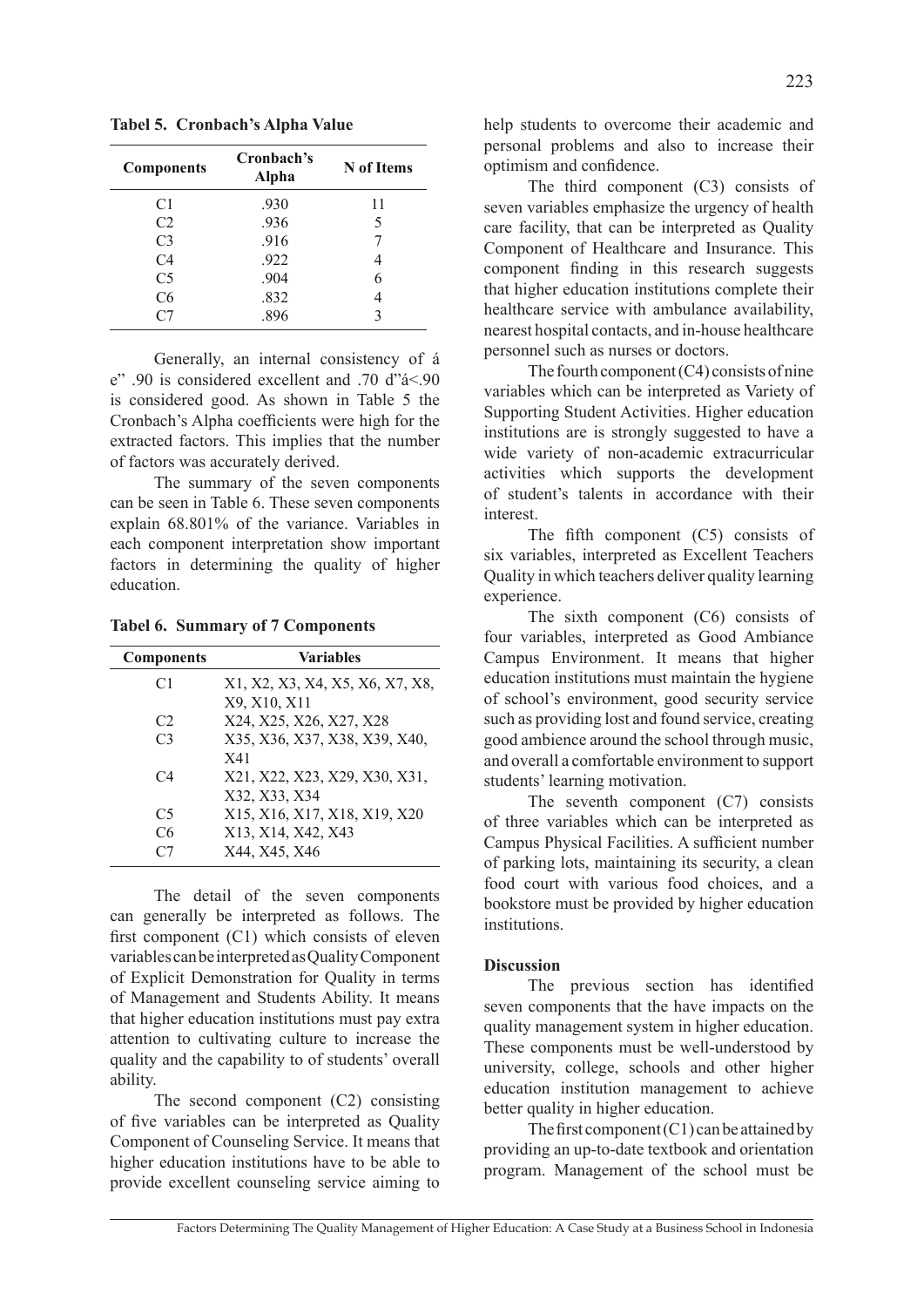able to facilitate demonstration of this quality by all stakeholders, especially students in everyday campus activities. For example, business students must wear formal clothes in the campus area to show the culture of professionalism, punctual class schedule in which no tardiness is allowed shows discipline, and active lecture or class discussion shows students' analytical ability. Those cultures and abilities become the desired quality characteristics shown by students in higher education institution.

The study by Setiyowati, Pali, Wiyono, &Triyono(2019) identifies basic attitude as the most important factor to the counseling competency. Basic attitude consists of genuine, unconditional positive regard, empathic understanding, and trust. Our research support this finding, in terms of the second component (C2). It can be demonstrated by the availability of counselors with genuine care when students admit to being bullied by other students, or facing abuse at home. Students' mental health has attracted many attentions as one the factor that affects a decrease in academic performance and other students' comfort in campus environment (Prince, 2015). Therefore, counselors should present themselves 24 hours ready to be contacted when students are facing those difficulties. This finding is supported by Obi (2015) who found that an adequate amount of career counseling provided by school for undergraduate students reduces anxiety, uncertainty, insecurity and indecision about their future goal.

The third component (C3) means that healthcare and insurance availability is a common norm in higher education institutions and also becomes a major key factor that must cover every stakeholder. The previous study fails to mention this component especially the importance of insurance.

The fourth component (C4) means that higher education institutions must provide enough high quality soft skill programs. For example: seminars, workshops and extracurricular activities. Most universities in Indonesia provide extracurricular sport activities (basketball, soccer, ping-pong, etc.) and religionrelated extracurricular activities for each religion such as Christian, Islam, Buddha, and Hindu. A study by Tari & Dick (2016) found similarity in terms of the importance of people management such as training and professional development.

The fifth component (C5) should be demonstrated in terms of well-prepared teaching materials, ability to encourage active learning and give motivation to students to achieve excellent accomplishments. Recent study by Gunawan, Sahidu, Harjono, &Suranti(2017) found that involving students actively in classincreased students' creativity and produced higher average score than a conventional class. The result of this study is also supported by studies by Basari, Altinay, Dagli, &Altinay (2016) and Psomas & Antony (2017) that highlight qualified academic staff as one of most important factors. Tari  $& Dick (2016) also support this finding, i.e.$ designing the learning process determines the process management quality.

The sixth component (C6) is rarely discussed in the previous studies. Here, the school should create a conducive and cozy environment for students and faculty members. First, adding music in the study room as suggested by Matney (2017) in his research shows a significant decrease in anxiety among university students in facing stressful class assignments. Second, regular cleanliness checking schedule, building trust to security personnel and quality inspection of school's facility must be carried out. A previous study by Simangunsong (2014) found empirical data that 24% undergraduate students are unconventional learners. This means different teaching techniques and unconventional campus environment might be preferred by most students.

The seventh component  $(C7)$  is represented by the School's ability to provide enough parking lots, maintaining its security, providing a clean food court with various food choices, and a bookstore. This finding is also supported by El Asmar, Chokor, & Srout (2014) who found that the improvement of Indoor Environmental Quality (IEQ) can lower absenteeism and escalate stakeholders' performance. Grant et. al (2004) found that campus physical facilities are very important in determining quality-of-design to get stakeholder's satisfaction. Although not the most important factor to student satisfaction, the study by Kardoyo&Nurkhin(2016) also mentions the necessity of University management to pay attention to campus cleanliness, sanitation, parking, and other supporting facilities.

These seven components are quality demanded by stakeholders, especially students,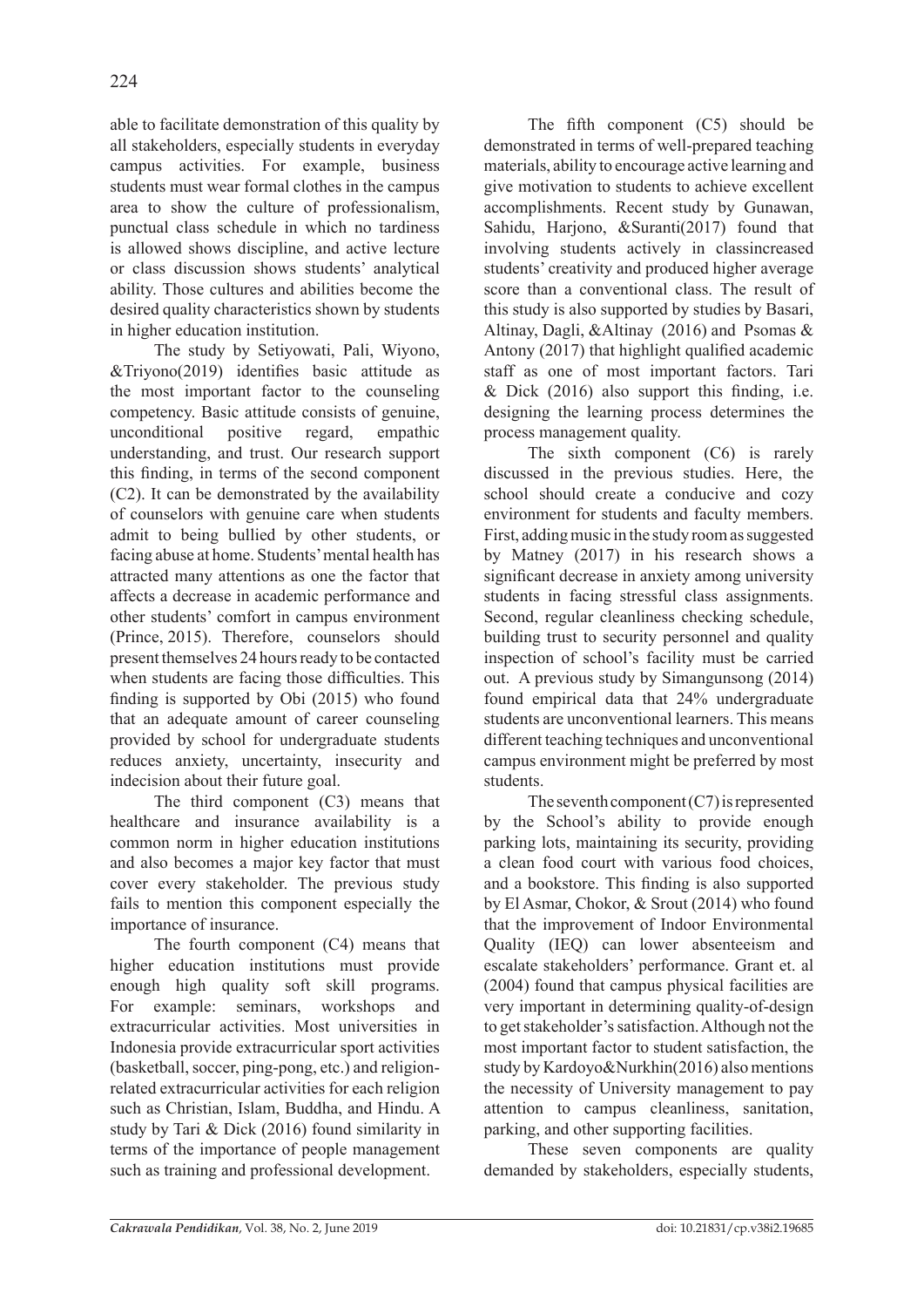beyond the existing accreditation standards. Through an explicit demonstration for quality by stakeholders, healthcare and insurance, and good ambience campus environment become major new findings in this study. Therefore, these components must be considered by school and university management in shaping the culture that is strongly demonstrated by all stakeholders, as well as creating a quality control system to enhance each variable's implementation in order to deliver high quality higher education institutions.

# **CONCLUSION**

Quality Management in higher education has developed to a degree where it is viewed as a foundation for competition. However, there is still no agreement on the best method to measure and manage quality in higher education. Most higher educations, especially business schools, use accreditation (EQUIS, AACSB, AMBA, National Accreditation) to showcase quality performance, although, as discussed in this study, many researches argue that accreditation and school ranking are not directly linked with actual quality management implementation.

A factor analysis is conducted to select and group 46 quality variables into components that really matter to stakeholders, especially students. After analyzing the 46 variables, this study results in seven components. These seven identified components have strong managerial implications. Some of the findings are new, i.e., the importance of providing health and insurance for stakeholders shows one of the highest scores. Another new finding is the importance of good ambiance campus environment to cater most students who are unconventional learners. The third new finding is the quality of management and students' ability which can no longer be shown by verbal or visual communication, but must also be strongly demonstrated by stakeholders to determine a quality in higher education. Those findings have rarely been discussed in the previous studies.

Managing quality in higher education is a definitely demanding task. The result of this study should help higher education institutions to develop a working quality management system that goes beyond quality standards, which is usually used for accreditation purposes only. The empirical findings in this study can also be used as reference for higher education institutions to compare their quality dimensions in other countries and Indonesia.

## **REFERENCES**

- Ardi, R., Hidayatno, A., &Zagloel, Y. M. (2012). Investigating relationships among quality dimensions in higher education. *Quality Assurance in Education*, *20*(4), 408–428. doi:10.1108/09684881211264028.
- Barton, H., & Yazdani, B. (2013). Managing for the future in higher education: A case study on "lean" implementation within a UK Business School.*Journal of Business and Economics, 4*(11), 1133-1139.
- Basari, G., Altinay, Z., Dagli, G., &Altinay, F. (2016). Assessment of the quality management models in higher education. *Journal of Education and Learning*, *5*(3), 107-121. doi:10.5539/jel.v5n3p107.
- Becket, N. (2008). Quality management practice in higher education - What quality are we actually enhancing? *The Journal of Hospitality, Leisure, Sport and TourismEducation*, *7*(1), 40–54. doi:10.3794/johlste.71.174.
- Dehqan, A., Yadegari, F., Scherer, R. C., Asgari, A., & Dabirmoghadam, P. (2017). Iranian Voice Quality of Life Profile (IVQLP): Factor analysis. *Journal of Voice*,*5*(31), 576-582. doi:10.1016/j. jvoice.2017.01.001.
- El Asmar, M., Chokor, A., &Srout, I. (2014). Occupant satisfaction with Indoor Environmental Quality: a study of LEEDcertified buildings on the Arizona State University Campus, Amerika Society of Civil Engineers. International Conference on Sustainable Infrastructure (pp. 1063- 1070). Long Beach, CA: American Society of Civil Engineers (ASCE). doi:10.1061/9780784478745.100.
- Field, A. (2009). *Discovering statistics using SPSS* (3rd ed.). London: Sage publications.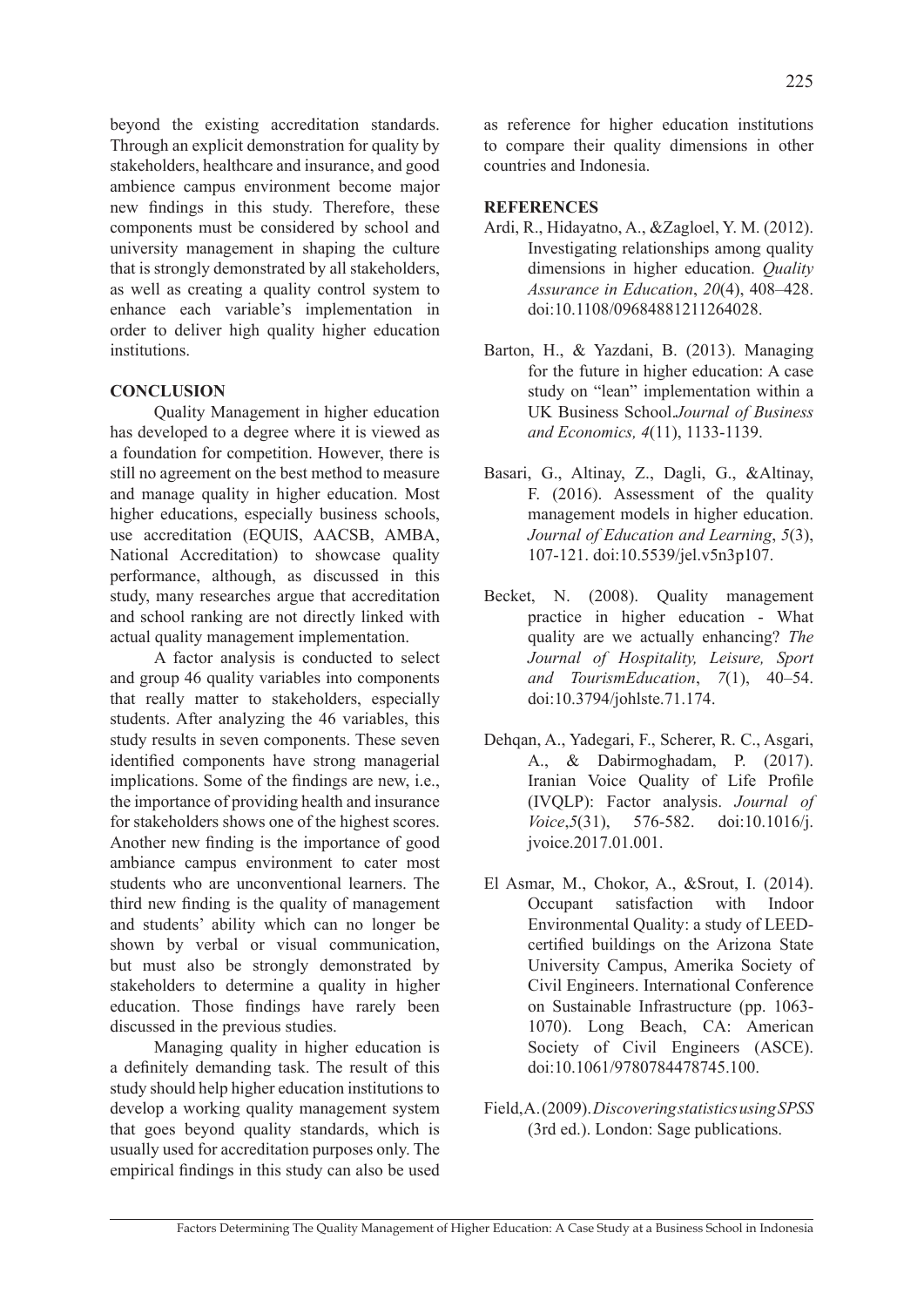- Grant, D., Mergen, E., & Widrick, S. (2004). A comparative analysis of quality management in US and international universities. *Total Quality Management & Business Excellence*, *15*(4), 423–438.: doi :10.1080/1478336042000183613.
- Gunawan, Sahidu, H.,Harjono, A.& Suranti, N. M. Y. (2017). Efektivitas penerapan model project based learning berbantuan media virtual terhadap kreativitas fisika peserta didik. *Jurnal Cakrawala Pendidikan, 36*(2), 167-179.doi:10.21831/ cp.v36i2.13514.
- Hellsten, U., & Klefsjö, B. (2000). TQM as a management system consisting of values, techniques and tools. *The TQM Magazine*, *12*(4), 238–244. doi:10.1108/09544780010325822.
- Istileulova, Y., & Peljhan, D. (2013). How accreditation stimulates business school change: Evidence from the commonwealth of independent states. *Dynamic Relationships Management Journal,2*(1), 15-29.doi: 10.17708/DRMJ.2013. v02n01a02.
- Kardoyo& Nurkhin, A. (2016). Analisis kepuasan pelayanan perguruan tinggi (kasus pada Prodi Magister Pendidikan Ekonomi Unnes). *Jurnal Cakrawala Pendidikan,35*(2), 164-175. doi:10.21831/ cp.v15i2.9881.
- Lagrosen, S., Seyyed-Hashemi, R., & Leitner, M. (2004). Examination of the dimensions of quality in higher education. *Quality Assurance in Education*, *12*, 61–69. doi:10.1108/09684880410536431.
- MacCallum, R. C., Widaman, K. F., Zhang, S., & Hong, S. (1999). Sample size in factor analysis. *Psychological Methods*, *4*(1), 84-99.doi: 10.1037/1082-989X.4.1.84.
- Martensson, P., & Richtner, A. (2015). What parameters do students value in business school rankings? *Journal of Higher Education Policy and Management*, *37*(6),

646–658. doi:10.1080/1360080X.2015.1 102821.

- Matney, B. (2017). The effect of specific music instrumentation on anxiety reduction in university music students: A feasibility study.*The Arts in Psychotherapy, 54*(February 2017), 47-55. doi:10.1016/j. aip.2017.02.006.
- Mohammed, A. H., Bin Taib, C. A., & Nadarajan, S. (2016). Infrastructure and core quality management practices in higher education performance. *International Journal of Supply Chain Management*, *5*(2), 138– 143.
- Nigsch, S., & Schenker-Wicki, A. (2013). Shaping performance: do international accreditations and quality management really help? *Journal of Higher Education Policy and Management*, *35*(6), 668–681. doi:10.1080/1360080X.2013.844669.
- Nitecki, D. A., &Hernon, P. (2000). Measuring service quality at yale university's libraries. *The Journal of Academic Librarianship*, *26*(4), 259–273. doi:10.1016/S0099- 1333(00)00117-8.
- Obi, O. P. (2015). Constructionist career counseling of undergraduate students: An experimental evaluation. Journal of Vocational Behavior, 88(June 2015), 215- 219. doi:10.1016/j.jvb.2015.03.009.
- Pires, A. R. (2015). Quality management system in a portuguese higher polytechnic institute: Difficulties and potentialities. In *Toulon-Verona Conference, "Excellence in Services".* Retrieved from http://www. toulonveronaconf.eu/papers/index.php/ tvc/article/view/321
- Prince, J. P. (2015). University student counseling and mentalhealth in the United States: trends and challenges. *Mental Health and Prevention*, *3*(1–2), 5–10. doi:10.1016/j. mhp.2015.03.001.
- Psomas, E., & Antony, J. (2017). Total quality management elements and results in